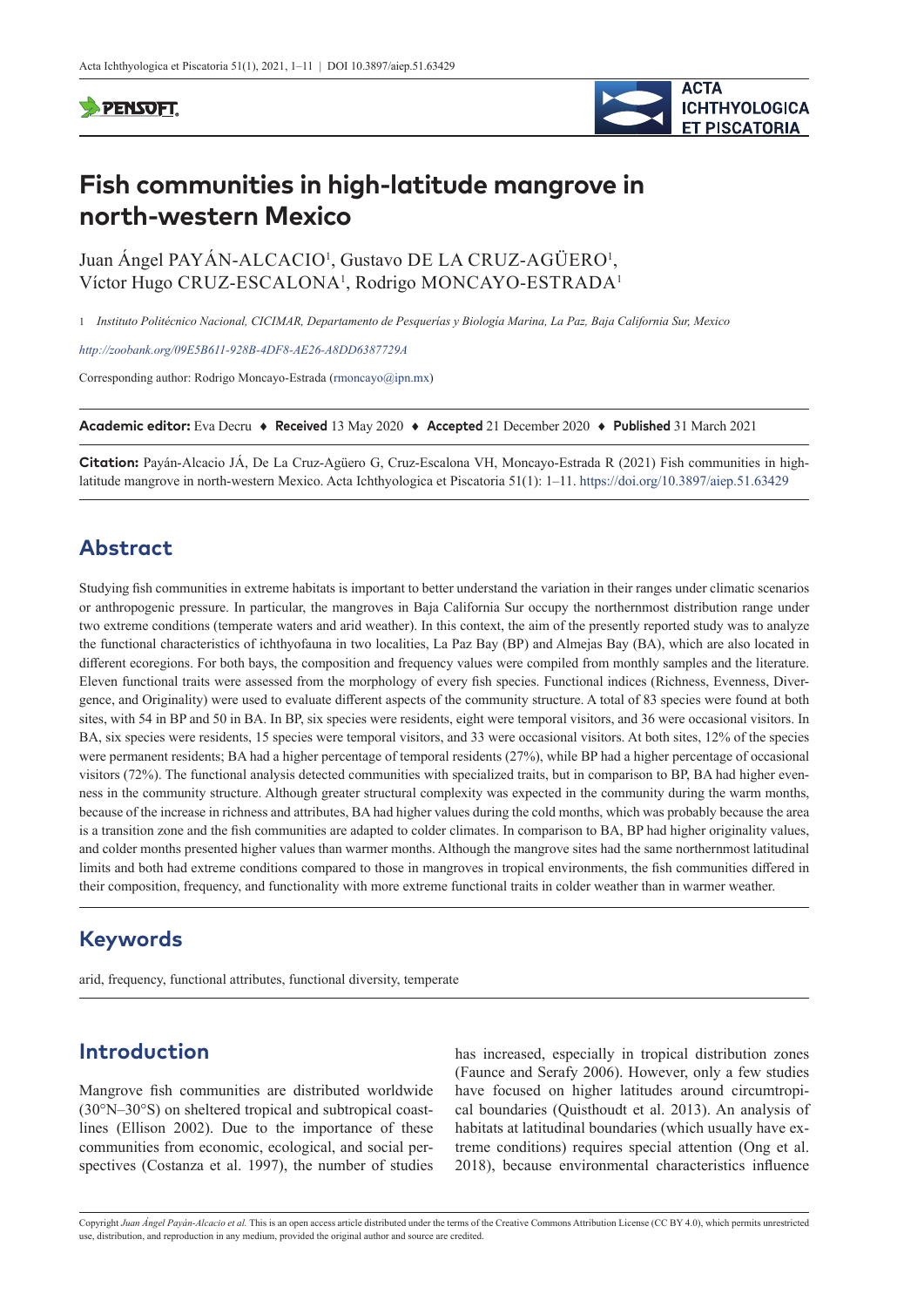the distribution, physiology, and survival of marine populations. In addition, the migration of fishes from the tropics to higher latitudes has started to become more frequent (Tedesco et al. 2017; Ford and Roberts 2018), which indicates that the changes in the community dynamics of the newly invaded habitats need to be understood.

Two kinds of mangrove environments have been defined at higher latitudes according to habitat characteristics: (1) temperate mangroves, which tolerate low water temperatures, with an average of 20°C in the coldest month (water and weather temperature combined; Cavanaugh et al. 2014), and (2) arid mangroves, which are in areas with low rainfall  $(<300$  mm · year<sup>-1</sup>), no riverine input, and high evaporation rates (Schaeffer-Novelli and Cintron-Molero 1993; Arreola-Lizárraga et al. 2004). Under both conditions, the trees are dwarfed with average heights of less than 3 m (Flores-Verdugo et al. 1993; Millán-Aguilar et al. 2019). In Baja California Sur (BCS), north-western Mexico, there are examples of mangroves that experience a combination of both conditions.

Although mangrove fish communities in BCS live under extreme weather conditions, few studies have been performed in this area. In this context, it is important to use the information available, which includes sampling performed at different time periods, and to implement the appropriate analytical tools to describe the characteristics of the community. In particular, functional ecological analyses have proven to be useful because they use species traits that are linked to ecosystem processes. These analyses focus on the difference between unique species characteristics (e.g., physiological, feeding, locomotion, and reproduction) and explain the functions performed by species in the environment from another perspective (Niche, Costa-Azevedo et al. 2017).

In the presently reported study, the main aim was to explore the arid and temperate mangrove fish communities and describe the functional aspects that may provide insights on broader ecological processes in high-latitude regions. We expected that the functional traits at the selected sites would be more specialized than those reported in tropical mangrove fish communities. However, based on the extreme weather conditions in BCS, the functional composition of the fish communities would likely be affected in a similar way (loss/gain of species) despite the original condition of the mangrove (arid/temperate) during the seasonal changes, as the temperature has been reported to guide local migration of fish to other near environments.

### **Methods**

#### **Study area**

Two areas in the Baja California Peninsula, México, were selected: Bahía de La Paz (BP) and Bahía Almejas (BA). Both are strictly marine, without riverine inputs, and present arid and temperate environments (rainfall of 180 mm ·  $yr^{-1}$  in BP and approximately 80 mm ·  $yr^{-1}$ in BA with an evaporation rate of 1800 mm  $\cdot$  yr<sup>-1</sup>), aspects that create close to hypersaline suboptimal conditions. As a consequence, dwarf mangrove forest trees are common, with a maximum height of approximately 3 m (González-Zamorano et al. 2013). In contrast, the sites belong to two separate ecoregions (sensu Spalding et al. 2007), which implies different oceanographic characteristics. BP is the largest protected bay on the eastern coast of the peninsula inside the Cortezian ecoregion (24°07′39″N and 24°21′41″N, and 110°17′23″W and 110°40′23″W), as it includes the Gulf of California. It is characterized by warm climates, upwelling systems, and high levels of primary productivity. BA is located in the southern part of Bahía Magdalena on the western coast of Baja California Sur inside the Magdalena Transition ecoregion (24°17′18″N and 24°20′51″N, and 111°20′30″W and 111°27′47″W), which is a transitional zone for cold and warm waters located below San Ignacio to the southernmost tip of Cabo San Lucas. This ecoregion has moderate productivity with higher picks in upwelling systems (Spalding et al. 2007; Wilkinson et al. 2010; Fig. 1).

#### **Sampling and database**

In BP, monthly trawling occurred at four sites (with a repetition on each, for a total of eight sampling events) from July 2010 to June 2011, and all events occurred at the same hour, with the highest possible reproducibility. The fishing device was an experimental seine net (a length of 50 m, depth of 2 m, and mesh size of 1 cm). The BA data were published by Rodríguez-Romero et al. (2011) from monthly sampling at ten sites (one sampling event per site) from October 1993 to September 1994 using an experimental shrimp seine net (6 m length, 4 m depth, and mesh size of 1 cm at the codend). BP identification



**Figure 1.** Sample sites location in the Baja California Peninsula. The two ecoregions are also represented in the map.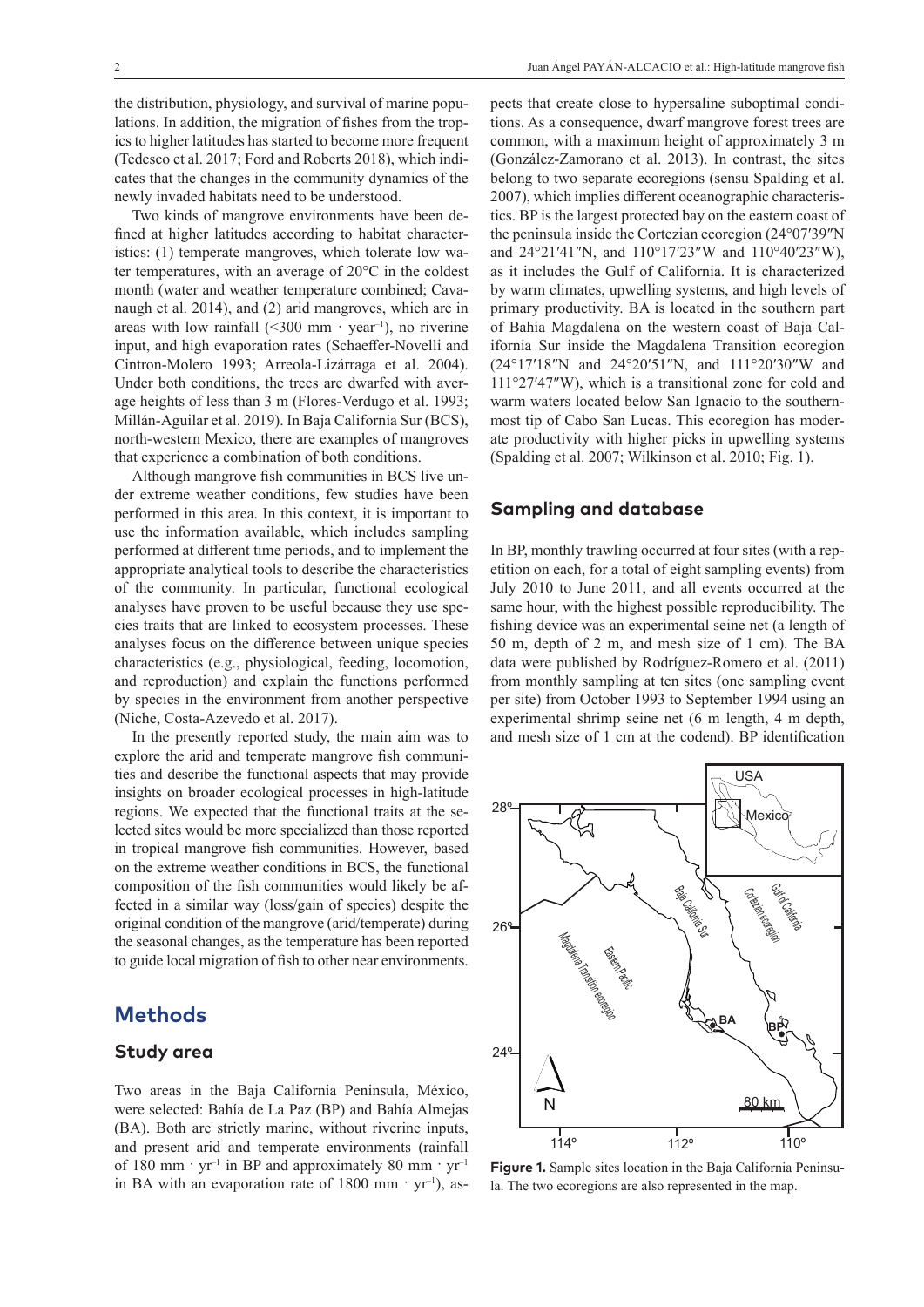was carried out to the species level following the criteria of Fischer et al. (1995). All voucher specimens collected in BP were deposited in the Ichthyological Collection at CICIMAR, Instituto Politécnico Nacional, La Paz, BCS, Mexico. The list of species from Rodríguez-Romero et al. (2011) was reviewed using the FishBase *match name* tool (Froese and Pauly 2019). One species reported by Rodríguez-Romero et al. (2011) was detected out of its distribution range for *Sphoeroides angusticeps* (Jenyns, 1842); as a result, it was excluded from the analysis.

#### **Frequency of the species**

To identify the affinity and permanence time of the species in the environment, the percentage frequency throughout the year for each species was considered. The classification was modified from the proposal of Amezcua-Linares and Yáñez-Arancibia (1980): Resident species (frequen $cy > 75\%$ ), Temporal visitors (75% > frequency > 25%), and Occasional visitor (frequency  $\leq$  25%).

### **Functional diversity**

One adult organism was selected to describe the morphology of the species, the photograph was taken following standard ichthyological guidelines, and the mouth of the organism was pointing to the left side with its fins extended. In the case where organisms were too damaged to follow this procedure, scientific photographs were gathered from available public web repositories such as FishBase (www.fishbase.org), Naturalista (www.naturalista.mx), and scientific fish collections (Ichthyological Collection of CICIMAR). Eleven body lengths were measured from the photographs using ImageJ software ver. 1.51j8 (Wayne Rasband, National Institutes of Health, Bethesda, MD, USA), and using these measures, proportions of the body were calculated describing nine functional traits (Table 1, modified from Toussaint et al. 2016). These functional traits were selected after a rigorous screening process from several potential descriptors (defining feeding and locomotion processes), and the correlation between the variables was considered to identify collinearity (cutoff variation inflation factor  $> 3$ ; Zuur et al. 2010) as well as the explained variance in a PCA (which is not included here) to determine the traits that had relatively high explanatory power to describe the morpho-functional variation in the species.

Functional indices that could be calculated with the presence/absence of the species were selected, to avoid the introduction of bias in the community structure interpretation due to dominance aspects: Species abundance values could be related to external conditions (biotic and abiotic) present during the different years when the studies were carried out. Because abundance was not considered in the analysis, the interpretation of the functional indices was adjusted; instead of weighing the species by the number of individuals, each species was considered to have 1/S (Species) abundance (Villéger et al. 2008).

**Attribute Formula Measures** Body elongation Maximum body height Standard length Body form Head length<br>
Head length<br>  $\frac{1}{2}$ Standard length Body height Head height Head height Head height Maximum body height Oral gape position Mouth position Head height Mouth length Jaw length Head length Eye size Eye diameter Head height Eye orientation Eye position Head height Pectoral fin size Pectoral fin length Standard length Pectoral fin position Pectoral fin insertion Maximum body height Caudal penducle throttling Caudal peduncle height Caudal fin height  $Caudal$  penducle aspect  $\frac{Caudal$  peduncle height Caudal peduncle length

The selected functional indices focused on four facets of functional diversity: functional richness (FRic), which is the functional space occupied by the species in the community represented by the multivariate set of 11 traits and, was calculated using a convex hull volume in an ordination space; functional evenness (FEve), which describes the regularity of the distribution of species in the functional space using a minimum spanning tree to be measured; functional divergence (FDiv), which describes how far highly frequent species are from the center (the median focus point that is at the same distance from each species) of the functional space (Villéger et al. 2008; Laliberté and Legendre 2010); and finally, functional originality (FOri), which describes how species modify redundancy between the species, where the lower the value, the closer species are together, and the larger the value, the more separated species tend to be from one another in the functional space (Mouillot et al. 2013). The indices were calculated with the multidimFD package (Villéger 2017). Due to low sample sizes for some months (extreme cold and warm water temperature), the indices FEve and FDiv could not be calculated in BP in December, January, February, and July.

**Table 1.** Formulas and description for calculating functional attributes.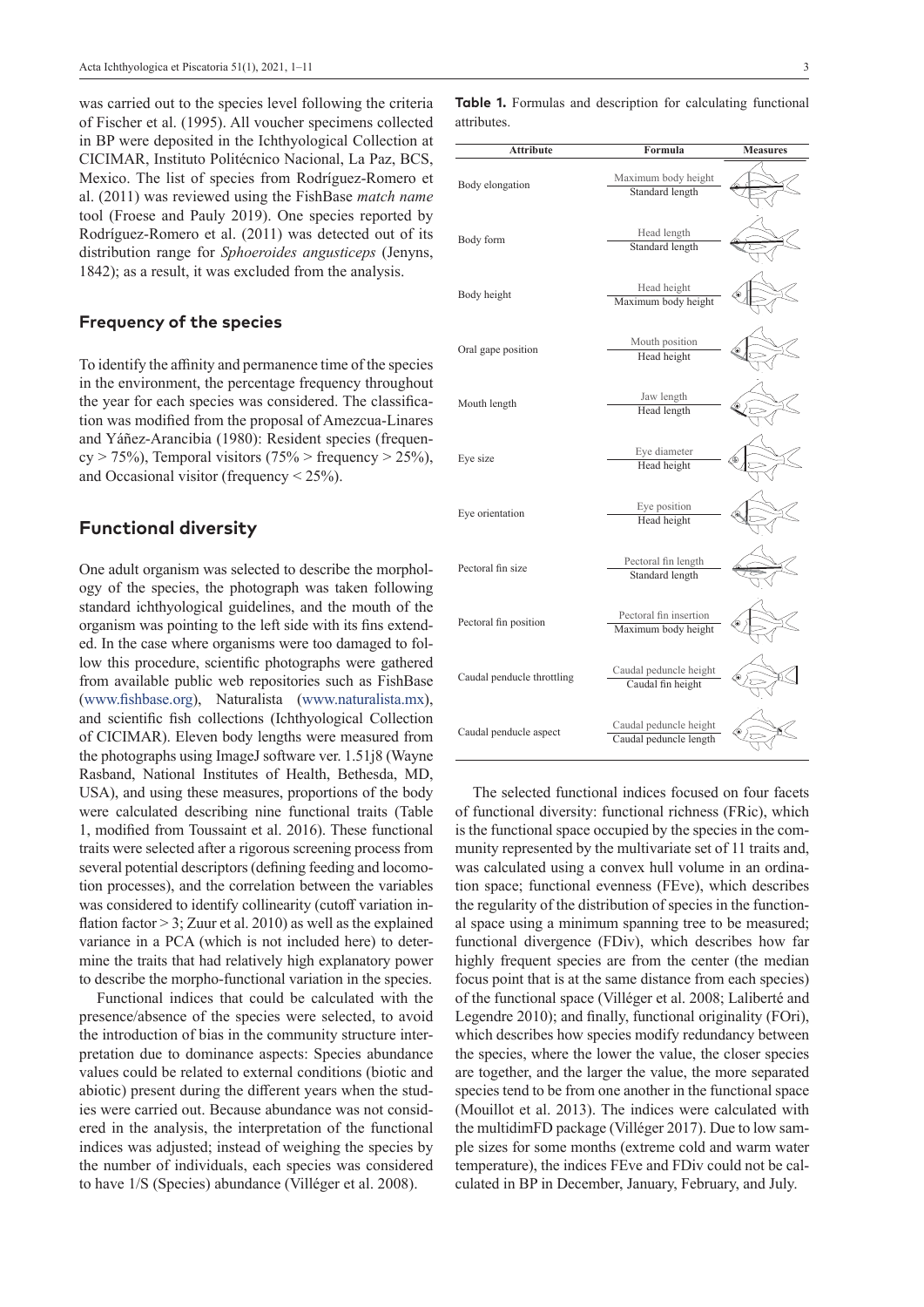# **Results**

### **Fish community**

A total of 83 species were recorded in this study: 54 were in Bahia de La Paz and 50 were in Bahia Almejas (Appendix 1–3). In both localities, Haemulidae was the most diverse family, with 10 species at each site, followed by Paralichthyidae and Gerreidae, with seven and five species in BP and seven and eight species in BA, respectively.

For BA, two species (*Orthopristis reddingi* Jordan et Richardson, 1895 and *Prionotus ruscarius* Gilbert et Starks, 1904) were found with a relatively small distribution range (from Bahia Magdalena to the Gulf of California), six species had a cosmopolitan range, whereas 42 species had a Tropical Eastern Pacific (TEP) distribution. For BP, we found one – *Exerpes asper* (Jenkins et Evermann, 1889) – with a restricted distribution range inside the Gulf of California, nine species with a cosmopolitan range and 43 species with a TEP distribution.

For BP, six species were defined as residents – *Diapterus brevirostris* (Sauvage, 1879); *Eucinostomus currani* Zahuranec, 1980; *Eucinostomus dowii* (Gill, 1863); *Eucinostomus entomelas* Zahuranec, 1980; *Mugil curema* Valenciennes, 1836; and *Paralabrax maculatofasciatus* (Steindachner, 1868); eight species as temporal visitors, and 36 as occasional visitors. For BA, six species were recognized as residents – *Achirus mazatlanus* (Steindachner, 1869); *Etropus crossotus* Jordan et Gilbert, 1882; *Paralabrax maculatofasciatus*; *Paralichthys cali-* *fornicus* (Ayres, 1859); *Sphoeroides annulatus* (Jenyns, 1842); and *Synodus lucioceps* (Ayres, 1855); 15 species as temporal visitors and 33 as occasional visitors. According to the proportions in each residence category, at both sites, 12% of the species were permanent residents, BA had more temporal residents (27%), and BP had more occasional visitors (72%).

### **Functional indices**

Three similar morphologies were identified in the functional space: flatfish were on the right, tubular/elongated fish were on the left, and the remaining morphologies, mainly perch-like, were around the center (Fig. 2). Higher values of functional richness occurred during the months with more species, which were June, July, September, and October (warm season months), than during the other months, and these months had wider coverage areas in the convex hull (Appendix 4). The FEve did not show a general pattern among the seasons, but Bahía Almejas presented higher values than Bahía de la Paz and the posteriori test showed a significant difference  $(t = 4.82, P =$ 0.0005).

The FDiv plots for BP showed high value results (more than 70 to a total of 100), indicating specialized functional community composition. In comparison to other months, months with higher temperatures had species with extreme morphologies (i.e., *Mugil curema* and *Etropus crossotus*) that occur more frequently, each



**Figure 2.** Functional space of the Baja California peninsula. Names describe the species position that is found to be of importance in the community, *Paralabras maculatofasciatus* (black triangle) represent the point where most common morphological traits converge in the community.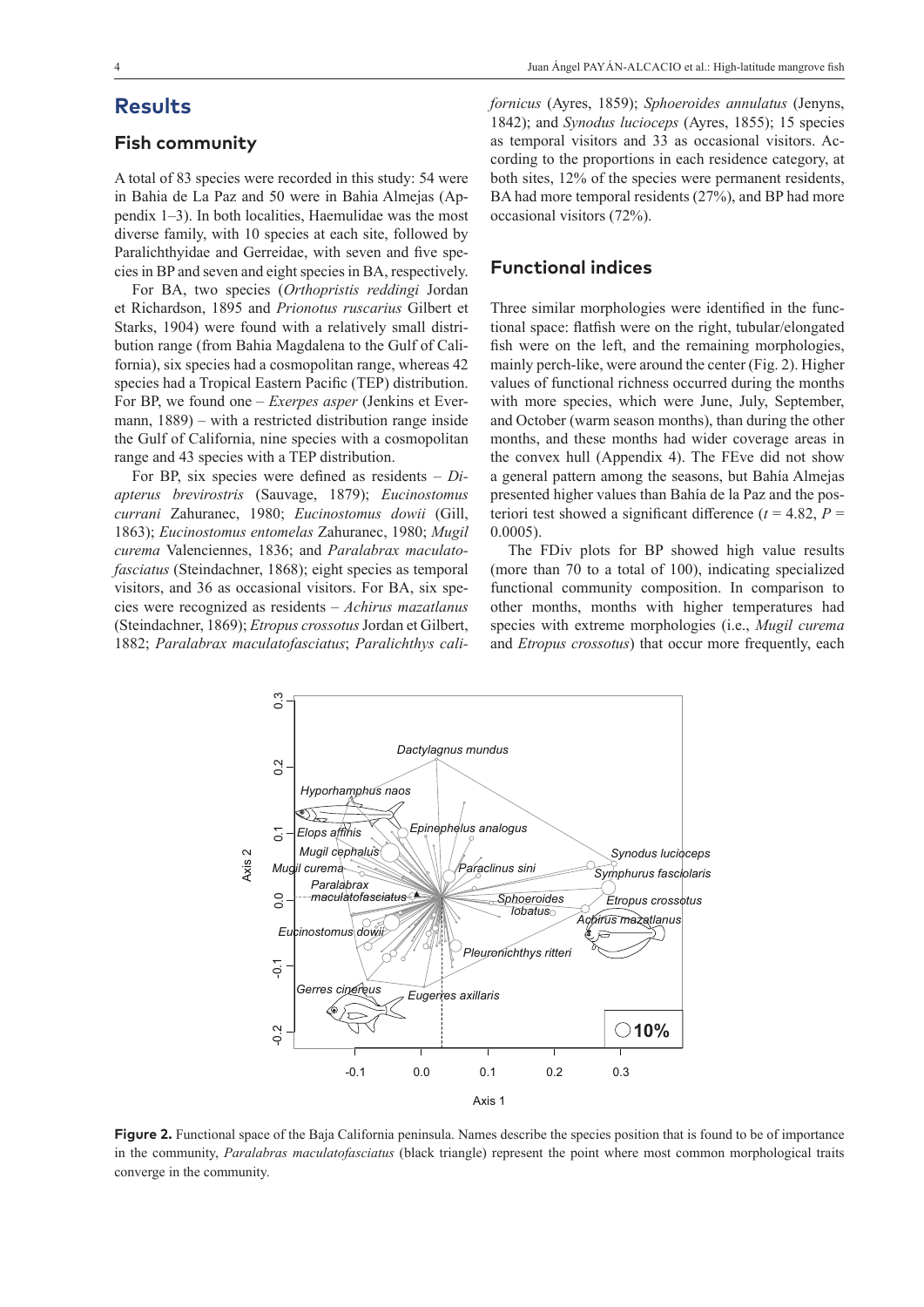month extending the border of the total functional space. On the other hand, in comparison to BP, BA presented a higher frequency of species presence with extreme morphologies (as indicated by the FEve high values), but the monthly functional space did not cover the whole functional space.

The species that seemed to have the highest frequency throughout the year in terms of functional divergence were those located farthest from the functional center of gravity, such as *Etropus crossotus*, *Mugil curema*, and *Symphurus fasciolaris* Gilbert, 1892, with the exception of *Paralabrax maculatofasciatus*, which was close to the center of gravity and represented a good example of the predominant fish morphotype (perc shaped) around this area. Statistical differences were found between sites (*t* = 98.179,  $P < 2.2e-16$ ) for the months that were available. In comparison to BA, BP presented higher FOri values throughout the year, while BA showed wider variability in high and low values during different months. In general, months with lower temperatures presented higher FOri values, and warmer months presented lower FOri values.

### **Discussion**

As expected from our first hypothesis, fish communities in strictly marine arid mangroves present highly functional specialized traits, as they are present throughout the year in both localities. Some studies in estuaries have identified communities with short functional spatial coverage in temporal analyses (months and seasons, Villeger et al. 2010; Pease et al. 2012), probably due to the physiological constraints required to overcome more dynamic and adverse environments than those of marine arid mangroves (Payán-Alcacio et al. 2020). Because functional analyzes must be uniform in the selection of attributes (Violle et al. 2007) and although maximum biodiversity (1/S) was used instead of abundance data (both provides different results, but they reached the same conclusion; Villéger et al. 2008), we carefully examined our comparison.

Functional analyses confirmed the previously proposed regionalization (Spalding et al. 2007). It seemed that individual participation in the structuring and dynamic processing of the community in terms of its biological, morphological, and physiological traits was more related to oceanographic and biogeographic factors at a larger spatial scale than to similar habitat characteristics and the expected functional redundancy at a more local scale (Stuart-Smith et al. 2013; Frainer et al. 2017). According to the richness and frequency, we identified the families Haemulidae, Paralichthyidae, Gerreidae, Mugilidae, Tetraodontidae, and Serranidae as the most representative in the two mangrove localities on the Baja California Peninsula. Our finding agreed with the results of Castellanos-Galindo et al. (2013) in terms of the most important fish families in mangroves in the Eastern Tropical Pacific.

Although both localities had six resident species, only one (*Paralabrax maculatofasciatus*) occurred at both

sites. Based on the permanent resident species, BP seems more centrally structured with benthopelagic fishes (especially members of the Gerreidae family), while BA had a higher number of resident flatfish. Both groups are strong representatives of mangrove fish species in the Pacific (Yáñez-Ararcibia et al. 1983; Castellanos-Galindo et al. 2013).

Regarding resident proportion, in comparison to BA, BP had a higher proportion of occasional visitors, and the results suggested a more open and dynamic environment. This scenario could be related to the geomorphology of the site; BP opens into two large channels connected to the Gulf of California, while BA is an enclosed cove with only one opening (Fig. 1).

Another similarity in the structural composition of these high-latitude mangroves with those in other areas of the Americas was the presence of the family Carangidae. Such fish have a preference for warmer temperatures (Sivakami 1996), and we found carangids at both sites from August to November. The temporal use of mangroves by this fish family could be related to the high availability of prey items, such as juveniles (mean total length <10 cm) of *E. dowii* and *M. curema*, as well as some species of Engraulidae and Clupeidae found during the same months at both sites. Although we found a low number of carangid species, as is usually reported for carangids in the mangroves of the Americas (Castellanos-Galindo et al. 2013), the low species diversity in this study could be related to the higher nocturnal feeding activity of the family (Sivakami 1996) and the lack of sampling during that time.

In general, season appeared to be the most important aspect determining the structural and functional characterization of the fish community at both locations. Species richness and organism abundance increased as the temperature increased at both sites, and the opposite effect occurred during the cold months. Similar results were obtained in other studies on the region (González-Acosta et al. 2005; López-Rasgado et al. 2012). The higher species richness during the warm months than during the cold months could be associated with higher temperature values, longer days, maximum litterfall rates, and the presence of nutrients that promote primary production (Félix-Pico et al. 2006; Bizzaro 2008). These characteristics result in food availability for the species inhabiting mangroves (López-Rasgado et al. 2012) and by default increase the range of available functional traits.

For our second hypothesis, the results showed a difference in the functional composition at both sites. Consequently, the results are consistent with the fish biogeography proposal for the Baja California Peninsula that separates BA within the transitional zone (considering the clash the sea currents temperatures, cold and warm from the northern and southern part of the peninsula respectably) and BP within the warmer zone (due to the degree of endemism and isotherms coming from the tropics preventing migration of genetic flow; Briggs and Bowen 2012).

For both localities, the FDiv results indicated specialized community composition. In BP, all extreme-mor-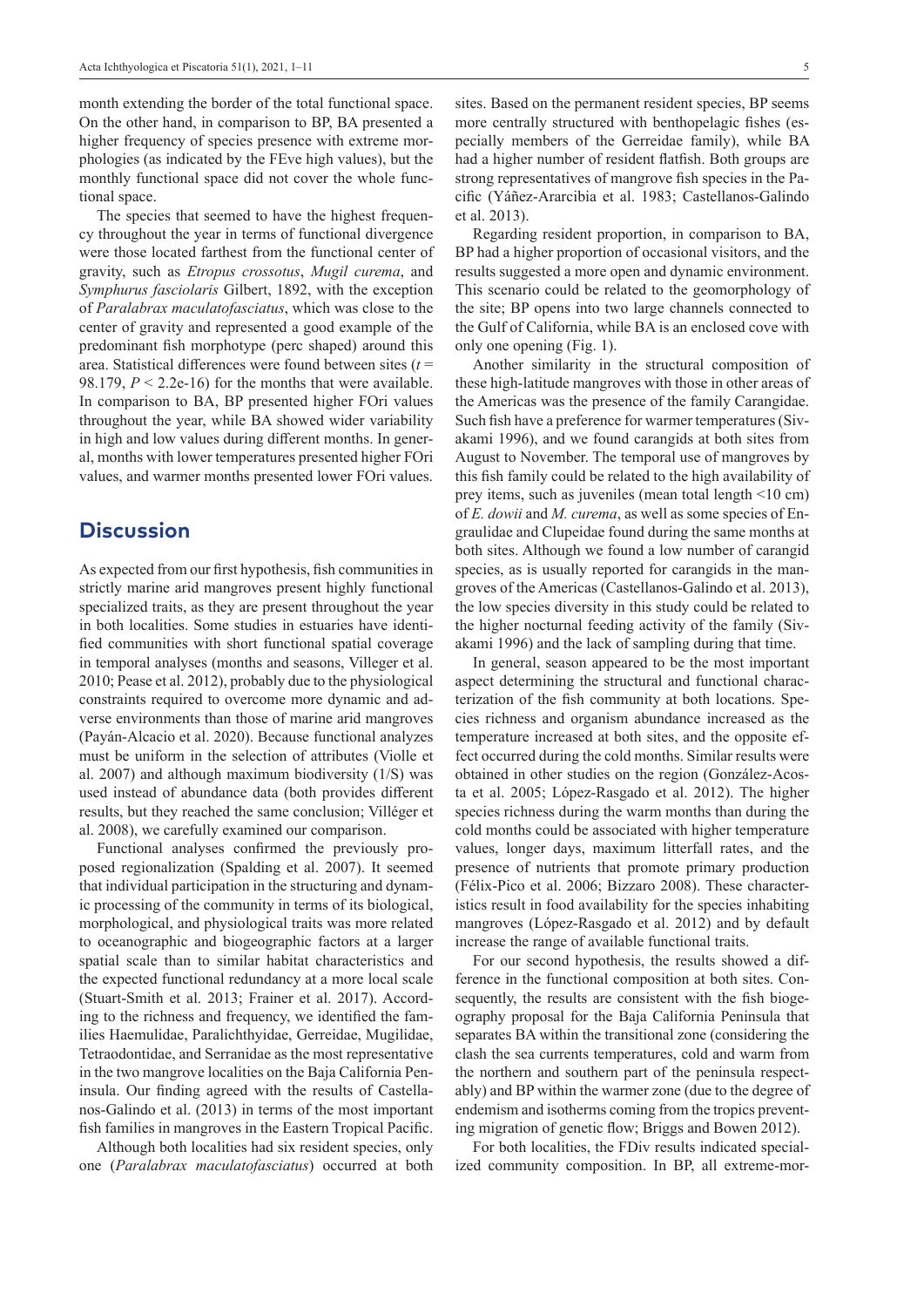phology species were present throughout the year, meaning that those specialized species were residents at the site. On the other hand, BA presented changes in the different extreme morphologies according to seasonality (i.e., from benthic flatfish to pelagic species such as *Hyporhamphus naos* Banford et Collette, 2001 to benthopelagic species such as *E. dowii*), indicating strong fragmentation in the community.

Although the community was more specialized, the most common morphological features indicated that the community contained *generalists*, as perch-shaped fish accounted for approximately 50% of the composition. Generalist traits are related to a greater swimming maneuvering capacity (due to the proportion of fins to the body and caudal peduncle; Villéger et al. 2010), allowing them to be efficient at competing for resources under a range of different circumstances (Bridge et al. 2016). In addition, generalists are less sensitive than specialists to alterations in the environment because they occupy a broader niche space (Villéger et al. 2010; da Silva et al. 2018).

The greater functional complexity of the fish community (higher presence of different traits) was related to the months with warm temperatures (August to November), mainly because higher FRic values were positively correlated with species richness (Schleuter et al. 2010). However, if the trade-off between species presence and the number of traits present are considered, greater complexity occurred in BA than in BP, regardless of the different mean temperatures present in the bays (Colder in BA and warmer in BP). This result could reflect a high degree of niche differentiation (Mason et al. 2013) rather than a high number of fish species. As BA is a transition zone between temperate and warm temperatures (Bizarro 2008), the functional traits could be more regularly distributed among species, as shown by the FEve results, and this scenario generates high differentiation of resources

### **References**

- Amezcua-Linares F, Yáñez-Arancibia A (1980) Ecología de los sistemas fluvio-lagunares asociados a Laguna de Términos. El hábitat y estructura de las comunidades de peces. Anales del Instituto de Ciencias del Mar y Limnología 7: 68–118.
- Arreola-Lizárraga JA, Flores-Verdugo FJ, Ortega-Rubio A (2004) Structure and litterfall of an arid mangrove stand on the Gulf of California, Mexico. Aquatic Botany 79(2): 137–143. [https://doi.](https://doi.org/10.1016/j.aquabot.2004.01.012) [org/10.1016/j.aquabot.2004.01.012](https://doi.org/10.1016/j.aquabot.2004.01.012)
- Bizarro JJ (2008) A review of the physical and biological characteristics of the Bahía Magdalena Lagoon Complex (Baja California Sur, Mexico). Bulletin of the Southern California Academy of Sciences 107(1): 1–24. [https://doi.org/10.3160/0038-3872\(2008\)107\[1:A](https://doi.org/10.3160/0038-3872(2008)107%5B1:AROTPA%5D2.0.CO;2) [ROTPA\]2.0.CO;2](https://doi.org/10.3160/0038-3872(2008)107%5B1:AROTPA%5D2.0.CO;2)
- Bridge TCL, Luiz OJ, Coleman RR, Kane CN, Kosaki RK (2016) Ecological and morphological traits predict depth-generalist fishes on coral reefs. Proceedings of the Royal Society B: Biological Sciences 283(1823): 20152332. <https://doi.org/10.1098/rspb.2015.2332>

and promotes distinct mechanisms for using the available resources per species (Dolbeth et al. 2016).

Functional originality differed between localities during warmer months (July to November). Although at both sites, an increase in the species occurred, and in comparison to BA, BP presented higher values of FOri due to the occurrence of species with extreme traits (e.g., opportunistic predators). In contrast, the FOri values in BA decreased because more generalist species entered the bay in the warmer months, which lowered community uniqueness, and the resident fishes had the extreme traits. The results suggest that mangrove fish communities in colder waters present a more complex set of traits than those in warmer waters, and this complex set of traits is also found in the functional life strategies of river fish in temperate water (Keck et al. 2014).

Both hypotheses were accepted. The first hypothesis indicated that due to extreme weather conditions (arid and temperate climate) mangrove fish communities at high latitudes present more specialized traits, and the second hypothesis indicated that biogeographic barriers and weather conditions alter the functional composition of the communities despite being found at similar latitudes in the same landmass. Future studies should focus on changes in the functional composition of fish communities in the same ecoregion with different environmental conditions at mangrove sites to validate our findings.

# **Acknowledgments**

We thank Dr José De La Cruz-Agüero for his kind review of the manuscript, as well as all the reviewers during the editorial process because their comments substantially improve this work. JAPA is a fellow graduate student of BEIFI (IPN) and CONACyT. GCA, VHCE, and RME are COFAA (IPN) and EDI (IPN) fellows.

- Briggs JC, Bowen BW (2012) A realignment of marine biogeographic provinces with particular reference to fish distributions. Journal of Biogeography 39(1): 12–30. [https://doi.org/10.1111/j.1365-](https://doi.org/10.1111/j.1365-2699.2011.02613.x) [2699.2011.02613.x](https://doi.org/10.1111/j.1365-2699.2011.02613.x)
- Castellanos-Galindo GA, Krumme U, Rubio EA, Saint-Paul U (2013) Spatial variability of mangrove fish assemblage composition in the tropical eastern Pacific Ocean. Reviews in Fish Biology and Fisheries 23(1): 69–86. <https://doi.org/10.1007/s11160-012-9276-4>
- Cavanaugh KC, Kellner JR, Forde AJ, Gruner DS, Parker JD, Rodriguez W, Feller IK (2014) Poleward expansion of mangroves is a threshold response to decreased frequency of extreme cold events. Proceedings of the National Academy of Sciences of the United States of America 111(2): 723–727.<https://doi.org/10.1073/pnas.1315800111>
- Costa-Azevedo MC, Gomes-Gonçalves RS, Moretti-Mattos T, Uehara W, Soares-Guedes GH, Gerson-Araújo F (2017) Taxonomic and functional distinctness of the fish assemblages in three coastal environments (bays, coastal lagoons and oceanic beaches) in Southeast-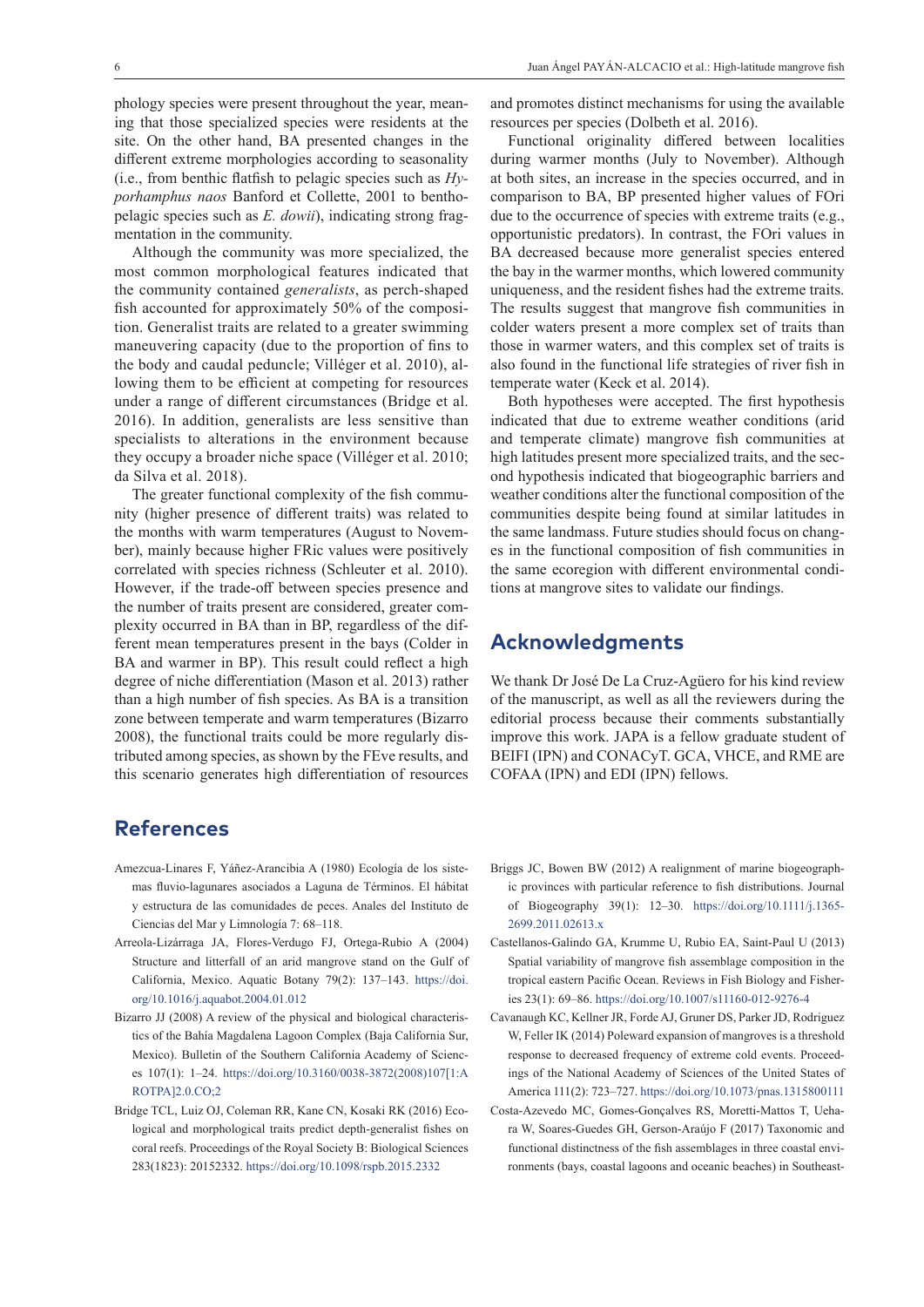ern Brazil. Marine Environmental Research 129: 180–188. [https://](https://doi.org/10.1016/j.marenvres.2017.05.007) [doi.org/10.1016/j.marenvres.2017.05.007](https://doi.org/10.1016/j.marenvres.2017.05.007)

- Costanza R, d'Arge R, de Groot R, Farber S, Grasso M, Hannon B, Limburg K, Naeem S, O'Neill RV, Paruelo J, Raskin RG, Sutton P, van den Belt M (1997) The value of the world's ecosystem services and natural capital. Nature 387(6630): 253–260. [https://doi.](https://doi.org/10.1038/387253a0) [org/10.1038/387253a0](https://doi.org/10.1038/387253a0)
- da Silva RS, Baeta ASBV, Pessanha ALM (2018) Are vegetated areas more attractive for juvenile fish in estuaries? A comparison in a tropical estuary. Environmental Biology of Fishes 101(10): 1427–1442. <https://doi.org/10.1007/s10641-018-0790-7>
- Dolbeth M, Vendel AL, Pessanha A, Patrício J (2016) Functional diversity of fish communities in two tropical estuaries subjected to anthropogenic disturbance. Marine Pollution Bulletin 112(1): 244– 254.<https://doi.org/10.1016/j.marpolbul.2016.08.011>
- Ellison AM (2002) Macroecology of mangroves: Large-scale patterns and processes in tropical coastal forests. Trees (Berlin) 16(2): 181– 194.<https://doi.org/10.1007/s00468-001-0133-7>
- Faunce CH, Serafy JE (2006) Mangroves as fish habitat: 50 years of field studies. Marine Ecology Progress Series 318: 1–18. [https://doi.](https://doi.org/10.3354/meps318001) [org/10.3354/meps318001](https://doi.org/10.3354/meps318001)
- Félix-Pico EF, Holguín-Quiñones OE, Hernández-Herrera A, Flores-Verdugo F (2006) Producción primaria de los mangles del Estero El Conchalito en Bahía de La Paz (Baja California Sur, México). Ciencias Marinas 32(1A): 53–63. <https://doi.org/10.7773/cm.v32i1.65>
- Fischer W, Krupp F, Schneider W, Sommer C, Carpenter KE (1995) Guía FAO para la identificación de especies para los fines de la pesca: Pacifico centro-oriental. Parte 1 (Vol. I–III). FAO, Roma, 646 pp.
- Flores-Verdugo F, Gonzalez-Farias F, Zaragoza-Araujo U (1993) Ecological parameters of the mangroves of semi-arid regions of Mexico: Important for ecosystem management. In: Lieth H, Al Masoom AA (Eds) Towards the rational use of high salinity tolerant plants: Vol. 1 Deliberations about high salinity tolerant plants and ecosystems. Springer Netherlands, Dordrecht, 123–132. [https://doi.](https://doi.org/10.1007/978-94-011-1858-3_12) [org/10.1007/978-94-011-1858-3\\_12](https://doi.org/10.1007/978-94-011-1858-3_12)
- Ford BM, Roberts JD (2018) Latitudinal gradients of dispersal and niche processes mediating neutral assembly of marine fish communities. Marine Biology 165(5): e94. [https://doi.org/10.1007/s00227-](https://doi.org/10.1007/s00227-018-3356-5) [018-3356-5](https://doi.org/10.1007/s00227-018-3356-5)
- Frainer A, Primicerio R, Kortsch S, Aune M, Dolgov AV, Fossheim M, Aschan MM (2017) Climate-driven changes in functional biogeography of Arctic marine fish communities. Proceedings of the National Academy of Sciences of the United States of America 114(46): 12202–12207.<https://doi.org/10.1073/pnas.1706080114>
- Froese R, Pauly D (2019) FishBase. https//www.fishbase.org
- González-Acosta AF, De La Cruz-Agüero G, De La Cruz-Agüero J, Ruíz-Campos G (2005) Seasonal pattern of the fish assemblage of El Conchalito mangrove swamp, La Paz Bay, Baja California Sur, Mexico. Hidrobiológica 15(2): 205–214.
- González-Zamorano P, Lluch-Cota SE, Nava-Sánchez EH (2013) Relation between the structure of mangrove forests and geomorphic types of lagoons of the Baja California Peninsula. Journal of Coastal Research 29(1): 173–181. [https://doi.org/10.2112/JCOAS-](https://doi.org/10.2112/JCOASTRES-D-12-00044.1)[TRES-D-12-00044.1](https://doi.org/10.2112/JCOASTRES-D-12-00044.1)
- Keck BP, Marion ZH, Martin DJ, Kaufman JC, Harden CP, Schwartz JS, Strange RJ (2014) Fish functional traits correlated with environmental variables in a temperate biodiversity hotspot. PLoS One 9(3): e93237. <https://doi.org/10.1371/journal.pone.0093237>
- Laliberté E, Legendre P (2010) A distance-based framework for measuring functional diversity from multiple traits. Ecology 91(1): 299–305. <https://doi.org/10.1890/08-2244.1>
- López-Rasgado F, Herzka S, Del-Monte-Luna P, Serviere-Zaragoza E, Balart E, Lluch-Cota S (2012) Fish assemblages in three arid mangrove systems of the Gulf of California: Comparing Observations from 1980 and 2010. Bulletin of Marine Science 88(4): 919–945. <https://doi.org/10.5343/bms.2011.1111>
- Mason NWH, de Bello F, Mouillot D, Pavoine S, Dray S (2013) A guide for using functional diversity indices to reveal changes in assembly processes along ecological gradients. Journal of Vegetation Science 24(5): 794–806.<https://doi.org/10.1111/jvs.12013>
- Millán-Aguilar O, Nettel-Hernanz A, Hurtado-Oliva MÁ, Dodd RS, Flores-Cárdenas F, Manzano-Sarabia M (2019) Landscape metrics and conservation status of five mangrove wetlands in the eastern Gulf of California Margin. Journal of Coastal Research 36(1): 94– 102. <https://doi.org/10.2112/JCOASTRES-D-18-00060.1>
- Mouillot D, Graham NAJ, Villéger S, Mason NWH, Bellwood DR (2013) A functional approach reveals community responses to disturbances. Trends in Ecology & Evolution 28(3): 167–177. [https://](https://doi.org/10.1016/j.tree.2012.10.004) [doi.org/10.1016/j.tree.2012.10.004](https://doi.org/10.1016/j.tree.2012.10.004)
- Ong JJL, Rountrey AN, Black BA, Nguyen HM, Coulson PG, Newman SJ, Wakefield CB, Meeuwig JJ, Meekan MG (2018) A boundary current drives synchronous growth of marine fishes across tropical and temperate latitudes. Global Change Biology 24(5): 1894–1903. <https://doi.org/10.1111/gcb.14083>
- Payán-Alcacio JA, De la Cruz-Agüero G, Moncayo-Estrada R (2020) Drivers the fish community, functional diversity in arid mangroves compared to tropical estuaries. Ciencias Marinas 46(4): 193–210. <https://doi.org/10.7773/cm.v46i4.3102>
- Pease AA, González‐Díaz AA, Rodiles‐Hernández R, Winemiller KO (2012) Functional diversity and trait–environment relationships of stream fish assemblages in a large tropical catchment. Freshwater Biology 57(5): 1060–1075. <https://doi.org/10.1111/j.1365-2427.2012.02768.x>
- Quisthoudt K, Adams J, Rajkaran A, Dahdouh-Guebas F, Koedam N, Randin CF (2013) Disentangling the effects of global climate and regional land-use change on the current and future distribution of mangroves in South Africa. Biodiversity and Conservation 22(6): 1369–1390. <https://doi.org/10.1007/s10531-013-0478-4>
- Rodríguez-Romero J, López-González LC, Galván-Magaña F, Sánchez-Gutiérrez FJ, Inohuye-Rivera RB, Pérez-Urbiola JC (2011) Seasonal changes in a fish assemblage associated with mangroves in a coastal lagoon of Baja California Sur, Mexico. Latin American Journal of Aquatic Research 39(2): 250–260. [https://doi.](https://doi.org/10.3856/vol39-issue2-fulltext-6) [org/10.3856/vol39-issue2-fulltext-6](https://doi.org/10.3856/vol39-issue2-fulltext-6)
- Schaeffer-Novelli Y, Cintron-Molero G (1993) Mangroves of arid environments of Latin America. In: Lieth H, Al Masoom AA (Eds) Towards the rational use of high salinity tolerant plants: Vol. 1 Deliberations about High Salinity Tolerant Plants and Ecosystems. Springer Netherlands, Dordrecht, 107–116. [https://doi.org/10.1007/978-94-011-1858-3\\_10](https://doi.org/10.1007/978-94-011-1858-3_10)
- Schleuter D, Daufresne M, Massol F, Argillier C (2010) A user's guide to functional diversity indices. Ecological Monographs 80(3): 469– 484. <https://doi.org/10.1890/08-2225.1>
- Sivakami S (1996) On the food habits of the fishes of the family carangidae a review. Journal of the Marine Biological Association of India 38(1–2): 118–123.
- Spalding MD, Fox HE, Allen GR, Davidson N, Ferdaña ZA, Finlayson M, Halpern BS, Jorge MA, Lombana A, Lourie SA, Martin KD,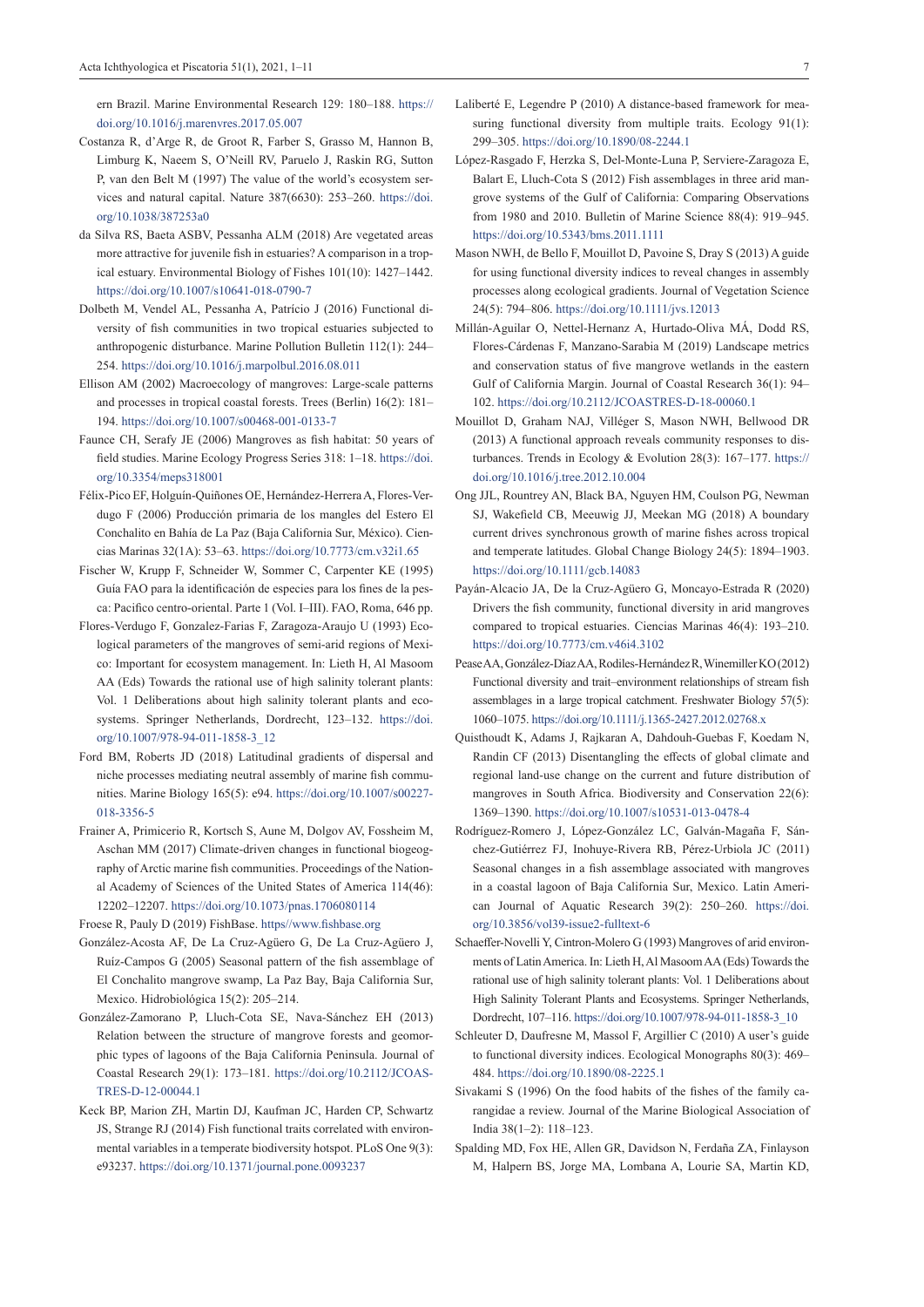McManus E, Molnar J, Recchia CA, Robertson J (2007) Marine ecoregions of the world: A bioregionalization of coastal and shelf areas. Bioscience 57(7): 573–583.<https://doi.org/10.1641/B570707>

- Stuart-Smith RD, Bates AE, Lefcheck JS, Duffy JE, Baker SC, Thomson RJ, Stuart-Smith JF, Hill NA, Kininmonth SJ, Airoldi L, Becerro MA, Campbell SJ, Dawson TP, Navarrete SA, Soler GA, Strain EMA, Willis TJ, Edgar GJ (2013) Integrating abundance and functional traits reveals new global hotspots of fish diversity. Nature 501(7468): 539–542. <https://doi.org/10.1038/nature12529>
- Tedesco PA, Paradis E, Lévêque C, Hugueny B (2017) Explaining global-scale diversification patterns in actinopterygian fishes. Journal of Biogeography 44(4): 773–783. <https://doi.org/10.1111/jbi.12905>
- Toussaint A, Charpin N, Brosse S, Villéger S (2016) Global functional diversity of freshwater fish is concentrated in the Neotropics while functional vulnerability is widespread. Scientific Reports 6(1): e22125. <https://doi.org/10.1038/srep22125>
- Villéger S (2017) Computing functional diversity indices. [http://vil](http://villeger.sebastien.free.fr/Rscripts.html)[leger.sebastien.free.fr/Rscripts.html](http://villeger.sebastien.free.fr/Rscripts.html) [Accessed: January, 12, 2020]
- Villéger S, Mason NWH, Mouillot D (2008) New multidimensional functional diversity indices for a multifaceted framework

in functional ecology. Ecology 89(8): 2290–2301. [https://doi.](https://doi.org/10.1890/07-1206.1) [org/10.1890/07-1206.1](https://doi.org/10.1890/07-1206.1)

- Villéger S, Miranda JR, Hernández DF, Mouillot D (2010) Contrasting changes in taxonomic vs. functional diversity of tropical fish communities after habitat degradation. Ecological Applications 20(6): 1512–1522.<https://doi.org/10.1890/09-1310.1>
- Violle C, Navas ML, Vile D, Kazakou E, Fortunel C, Hummel I, Garnier E (2007) Let the concept of trait be functional! Oikos 116(5): 882–892.<https://doi.org/10.1111/j.0030-1299.2007.15559.x>
- Wilkinson TAC, Wiken E, Bezaury-Creel JE, Hourigan T, Agardy T, Herrmann H, Janishevski L, Madden C, Padilla LM (2010) Marine ecoregions of North America. Commission for Environmental Cooperation, Montreal, 177 pp.
- Yáñez-Ararcibia A, Lara-Domínguez AL, Flores-Hernández D (1983) Environmental behavior of Terminos lagoon ecological system, Campeche, Mexico. Anales del Instituto de Ciencias del Mar y Limnología 10(1): 137–176.
- Zuur AF, Ieno EN, Elphick CS (2010) A protocol for data exploration to avoid common statistical problems. Methods in Ecology and Evolution 1(1): 3–14.<https://doi.org/10.1111/j.2041-210X.2009.00001.x>

# **Appendices**

**Appendix 1.** List of fish species (Actinopterygii) in Baja California Peninsula and their geographic distribution.

| <b>Class</b>      | Family            | <b>Species</b>             | <b>Author</b>               | <b>Distribution</b>                    |
|-------------------|-------------------|----------------------------|-----------------------------|----------------------------------------|
| Pleuronectiformes | Achiridae         | Achirus mazatlanus         | (Steindachner, 1869)        | Eastern Pacific                        |
| Perciformes       | Scombridae        | Auxis thazard              | (Lacepède, 1800)            | Eastern Pacific                        |
| Tetraodontiformes | <b>Balistidae</b> | <b>Balistes</b> polylepis  | Steindachner, 1876          | Eastern Pacific                        |
| Pleuronectiformes | Bothidae          | <b>Bothus</b> constellatus | (Jordan, 1889)              | Eastern Pacific and Gulf of California |
| Perciformes       | Sparidae          | Calamus brachysomus        | (Lockington, 1880)          | Eastern Pacific                        |
| Perciformes       | Carangidae        | Caranx caninus             | Günther, 1867               | Eastern Pacific and Gulf of California |
| Perciformes       | Centropomidae     | Centropomus medius         | Günther, 1864               | Eastern Pacific and Gulf of California |
| Perciformes       | Ephippidae        | Chaetodipterus zonatus     | (Girard, 1858)              | Eastern Pacific                        |
| Perciformes       | Chaetodontidae    | Chaetodon humeralis        | Günther, 1860               | Eastern Pacific                        |
| Pleuronectiformes | Paralichthyidae   | Citharichthys gilberti     | Jenkins et Evermann, 1889   | Eastern Pacific                        |
| Pleuronectiformes | Paralichthyidae   | Citharichthys platophrys   | Gilbert, 1891               | Eastern Pacific                        |
| Perciformes       | Gobiidae          | Ctenogobius mangicola      | (Jordan et Starks, 1985)    | Eastern Pacific                        |
| Perciformes       | Gobiidae          | Ctenogobius sagittula      | (Günther, 1862)             | Eastern Pacific                        |
| Pleuronectiformes | Paralichthyidae   | Cyclopsetta panamensis     | (Steindachner, 1876)        | Eastern Pacific                        |
| Perciformes       | Sciaenidae        | Cynoscion parvipinnis      | Ayres, 1861                 | Eastern Pacific                        |
| Perciformes       | Sciaenidae        | Cynoscion stolzmanni       | (Steindachner, 1879)        | Eastern Pacific                        |
| Perciformes       | Sciaenidae        | Cynoscion xanthulus        | Jordan et Gilbert, 1882     | Eastern Pacific                        |
| Perciformes       | Dactyloscopidae   | Dactylagnus mundus         | Gill, 1863                  | Eastern Central Pacific                |
| Perciformes       | Gerreidae         | Diapterus brevirostris     | (Sauvage, 1879)             | Eastern Pacific                        |
| Tetraodontiformes | Diodontidae       | Diodon holocanthus         | Linnaeus, 1758              | Circumtropical distribution            |
| Tetraodontiformes | Diodontidae       | Diodon hystrix             | Linnaeus, 1758              | Circumtropical distribution            |
| Perciformes       | Serranidae        | Diplectrum pacificum       | Meek et Hildebrand, 1925    | Eastern Pacific                        |
| Elopiformes       | Elopidae          | Elops affinis              | Regan, 1909                 | Eastern Pacific                        |
| Perciformes       | Serranidae        | Epinephelus analogus       | Gill, 1863                  | Eastern Pacific                        |
| Pleuronectiformes | Paralichthyidae   | Etropus crossotus          | Jordan et Gilbert, 1882     | Eastern Pacific                        |
| Perciformes       | Gerreidae         | Eucinostomus currani       | Zahuranec, 1980             | Eastern Pacific                        |
| Perciformes       | Gerreidae         | Gerres simillimus          | Regan, 1907                 | Eastern Pacific                        |
| Perciformes       | Gerreidae         | Eucinostomus entomelas     | Zahuranec, 1980             | Eastern Pacific                        |
| Perciformes       | Gerreidae         | Eucinostomus gracilis      | (Gill, 1862)                | Eastern Pacific                        |
| Perciformes       | Gerreidae         | Eugerres axillaris         | (Günther, 1864)             | Eastern Central Pacific                |
| Perciformes       | Gerreidae         | Eugerres lineatus          | (Humboldt, 1821)            | Eastern Pacific                        |
| Perciformes       | Labrisomidae      | Exerpes asper              | (Jenkins et Evermann, 1889) | Eastern Pacific                        |
| Syngnathiformes   | Fistulariidae     | Fistularia commersonii     | Rüppell, 1838               | Circumtropical distribution            |
| Perciformes       | Gerreidae         | Gerres cinereus            | (Walbaum, 1792)             | American distribution                  |
| Perciformes       | Haemulidae        | Haemulopsis elongatus      | (Steindachner, 1879)        | Eastern Pacific                        |
| Perciformes       | Haemulidae        | Haemulon sexfasciatum      | Gill, 1862                  | Eastern Central Pacific                |
| Perciformes       | Haemulidae        | Haemulon steindachneri     | (Jordan et Gilbert, 1882)   | Eastern Pacific                        |
| Perciformes       | Haemulidae        | Haemulopsis leuciscus      | (Günther, 1864)             | Eastern Pacific                        |

Appendix 1 continues on next page.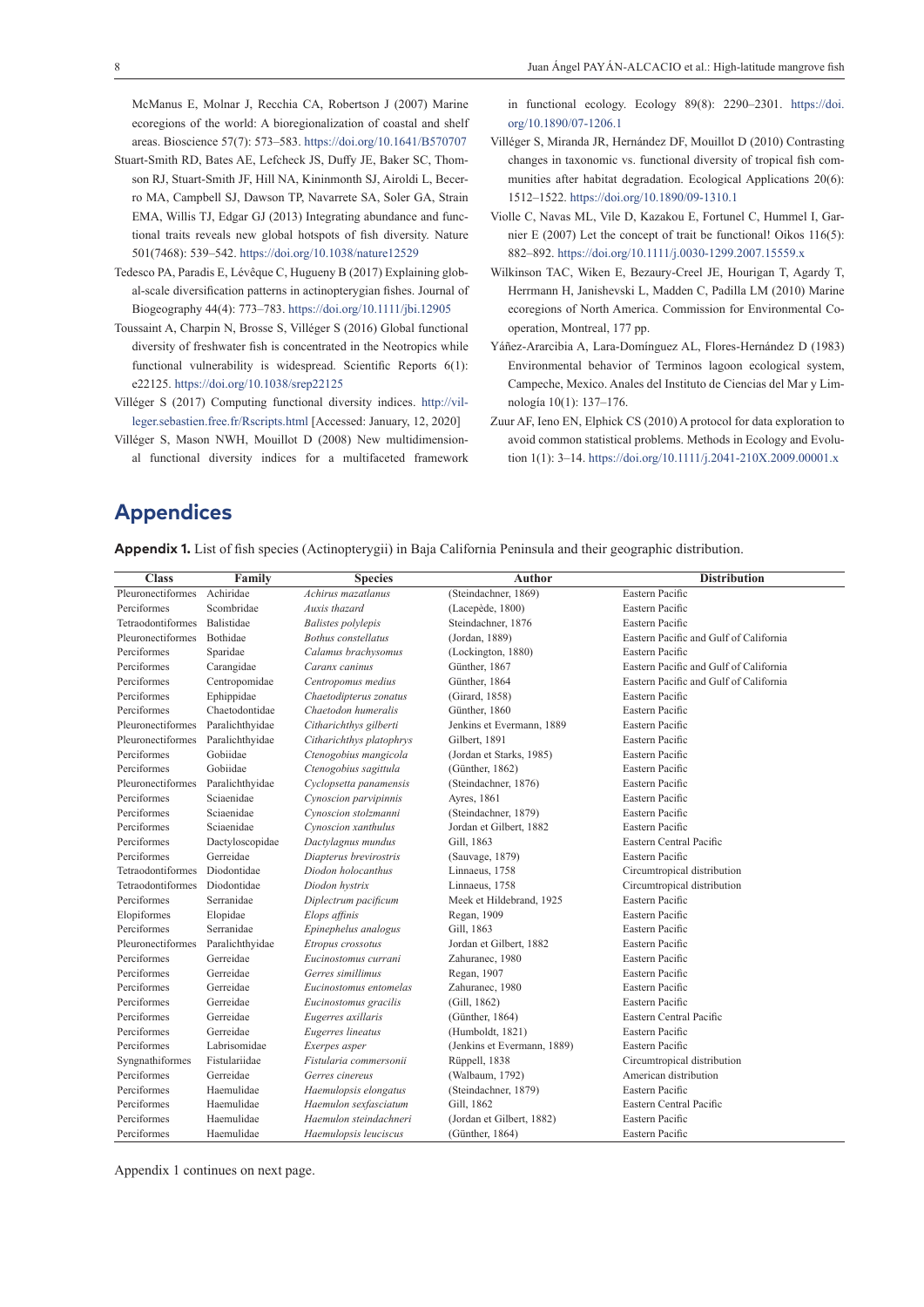#### **Appendix 1.** cont.

|   | <b>Distribution</b> |
|---|---------------------|
| Ć |                     |

| <b>Class</b>             | Family            | <b>Species</b>               | Author                      | <b>Distribution</b>                    |
|--------------------------|-------------------|------------------------------|-----------------------------|----------------------------------------|
| Perciformes              | Haemulidae        | Haemulopsis nitidus          | (Steindachner, 1869)        | Eastern Pacific                        |
| Clupeiformes             | Clupeidae         | Harengula thrissina          | (Jordan et Gilbert, 1882)   | Eastern Pacific                        |
| Perciformes              | Carangidae        | Hemicaranx zelotes           | Gilbert, 1898               | Eastern Central Pacific                |
| Perciformes              | Lutjanidae        | Hoplopagrus guentherii       | Gill, 1862                  | Eastern Pacific                        |
| <b>Beloniformes</b>      | Hemiramphidae     | Hyporhamphus naos            | Banford et Collette, 2001   | Eastern Pacific                        |
| Perciformes              | <b>Blenniidae</b> | Hypsoblennius gentilis       | (Girard, 1854)              | Eastern Central Pacific                |
| Pleuronectiformes        | Pleuronectidae    | Hypsopsetta guttulata        | (Girard, 1856)              | Eastern Pacific                        |
| Perciformes              | Lutjanidae        | Lutjanus aratus              | (Günther, 1864)             | Eastern Pacific                        |
| Perciformes              | Lutjanidae        | Lutjanus argentiventris      | (Peters, 1869)              | Eastern Pacific                        |
| Perciformes              | Lutjanidae        | Lutjanus colorado            | Jordan et Gilbert, 1882     | Eastern Pacific                        |
| Perciformes              | Lutjanidae        | Lutjanus novemfasciatus      | Gill, 1862                  | Eastern Pacific                        |
| Perciformes              | Sciaenidae        | Menticirrhus undulatus       | (Girard, 1854)              | Eastern Pacific                        |
| Perciformes              | Haemulidae        | Microlepidotus inornatus     | Gill, 1862                  | Eastern Central Pacific                |
| Perciformes              | Sciaenidae        | Micropogonias ectenes        | (Jordan et Gilbert, 1882)   | Eastern Central Pacific                |
| Mugiliformes             | Mugilidae         | Mugil cephalus               | Linnaeus, 1758              | Circumtropical distribution            |
| Mugiliformes             | Mugilidae         | Mugil curema                 | Valenciennes, 1836          | American distribution                  |
| Siluriformes             | Ariidae           | Occidentarius platypogon     | (Günther, $1864$ )          | Eastern Pacific                        |
| Perciformes              | Carangidae        | Oligoplites altus            | (Günther, 1868)             | Eastern Pacific                        |
| Perciformes              | Carangidae        | Oligoplites saurus           | (Bloch et Schneider, 1801)  | American distribution                  |
| Clupeiformes             | Clupeidae         | Opisthonema libertate        | (Günther, 1867)             | Eastern Pacific                        |
| Perciformes              | Haemulidae        | Orthopristis reddingi        | Jordan et Richardson, 1895  | Eastern Central Pacific                |
| Perciformes              | Labrisomidae      | Paraclinus mexicanus         | (Gilbert, 1904)             | Punta Concepción BCS                   |
| Perciformes              | Labrisomidae      | Paraclinus sini              | Hubbs, 1952                 | Eastern Central Pacific                |
| Perciformes              | Serranidae        | Paralabrax maculatofasciatus | (Steindachner, 1868)        | Eastern Central Pacific                |
| Perciformes              | Serranidae        | Paralabrax nebulifer         | (Girard, 1854)              | Eastern Pacific                        |
| Pleuronectiformes        | Paralichthyidae   | Paralichthys californicus    | (Ayres, 1859)               | Eastern Pacific and Gulf of California |
| Pleuronectiformes        | Paralichthyidae   | Paralichthys woolmani        | Jordan et Williams, 1897    | Eastern Pacific                        |
| <b>Pleuronectiformes</b> | Pleuronectidae    | Pleuronichthys ritteri       | Starks et Morris, 1907      | Eastern Pacific                        |
| Perciformes              | Haemulidae        | Pomadasys branickii          | (Steindachner, 1879)        | Eastern Pacific                        |
| Perciformes              | Haemulidae        | Pomadasys panamensis         | (Steindachner, 1876)        | Eastern Pacific                        |
| Scorpaeniformes          | Triglidae         | Prionotus ruscarius          | Gilbert et Starks, 1904     | Gulf of California and Magdalena Bay   |
| Perciformes              | Mullidae          | Pseudupeneus grandisquamis   | (Gill, 1863)                | Eastern Pacific                        |
| Perciformes              | Gobiidae          | Quietula y-cauda             | (Jenkins et Evermann, 1889) | Eastern Pacific and Gulf of California |
| Perciformes              | Haemulidae        | Rhonciscus bayanus           | (Jordan et Evermann, 1898)  | Eastern Pacific                        |
| Clupeiformes             | Clupeidae         | Sardinops sagax              | (Jenyns, 1842)              | Circumtropical distribution            |
| Perciformes              | Scaridae          | Scarus perrico               | Jordan et Gilbert, 1882     | Eastern Pacific                        |
| Scorpaeniformes          | Scorpaenidae      | Scorpaena russula            | Jordan et Bollman, 1890     | Eastern Pacific                        |
| Tetraodontiformes        | Tetraodontidae    | Sphoeroides annulatus        | (Jenyns, 1842)              | Eastern Pacific                        |
| Tetraodontiformes        | Tetraodontidae    | Sphoeroides lobatus          | (Steindachner, 1870)        | Eastern Pacific                        |
| Pleuronectiformes        | Paralichthyidae   | Svacium ovale                | (Günther, 1864)             | Eastern Pacific                        |
| Pleuronectiformes        | Cynoglossidae     | Symphurus atramentatus       | Jordan et Bollman, 1890     | Gulf of California and Magdalena Bay   |
| Pleuronectiformes        | Cynoglossidae     | Symphurus fasciolaris        | Gilbert, 1892               | Gulf of California and Magdalena Bay   |
| Aulopiformes             | Synodontidae      | Synodus lucioceps            | (Ayres, 1855)               | Eastern Pacific                        |
| Perciformes              | Haemulidae        | Haemulon californiensis      | (Steindachner, 1876)        | Eastern Pacific                        |
|                          |                   |                              |                             |                                        |

**Appendix 2.** Presence of the species in Bahía Almejas.

| <b>Species</b>    | Dec | Jan | Feb | Mar | Apr | May | Jun | Jul | Aug | Sep | Oct | <b>Nov</b> |
|-------------------|-----|-----|-----|-----|-----|-----|-----|-----|-----|-----|-----|------------|
| A. mazatlanus     |     |     |     |     |     |     |     |     |     |     |     |            |
| B. polylepis      |     |     |     |     |     |     |     |     |     |     |     |            |
| B. constellatus   |     |     |     |     |     |     |     |     |     |     |     |            |
| B. californiensis |     |     |     |     |     |     |     |     |     |     |     |            |
| C. brachysomus    |     |     |     |     |     |     |     |     |     |     |     |            |
| C. caninus        |     |     |     |     |     |     |     |     |     |     |     |            |
| C. medius         |     |     |     |     |     |     |     |     |     |     |     |            |
| C. zonatus        |     |     |     |     |     |     |     |     |     |     |     |            |
| C. humeralis      |     |     |     |     |     |     |     |     |     |     |     |            |
| C. panamensis     |     |     |     |     |     |     |     |     |     |     |     |            |
| C. parvipinnis    |     |     |     |     |     |     |     |     |     |     |     |            |
| D. mundus         |     |     |     |     |     |     |     |     |     |     |     |            |
| D. brevirostis    |     |     |     |     |     |     |     |     |     |     |     |            |
| D. holocanthus    |     |     |     |     |     |     |     |     |     |     |     |            |
| D. hystrix        |     |     |     |     |     |     |     |     |     |     |     |            |
| D. pacificum      |     |     |     |     |     |     |     |     |     |     |     |            |
| E. analogus       |     |     |     |     |     |     |     |     |     |     |     |            |
| E. crossotus      |     |     |     |     |     |     |     |     |     |     |     |            |
| E. dowii          |     |     |     |     |     |     |     |     |     |     |     |            |

Appendix 2 continues on next page.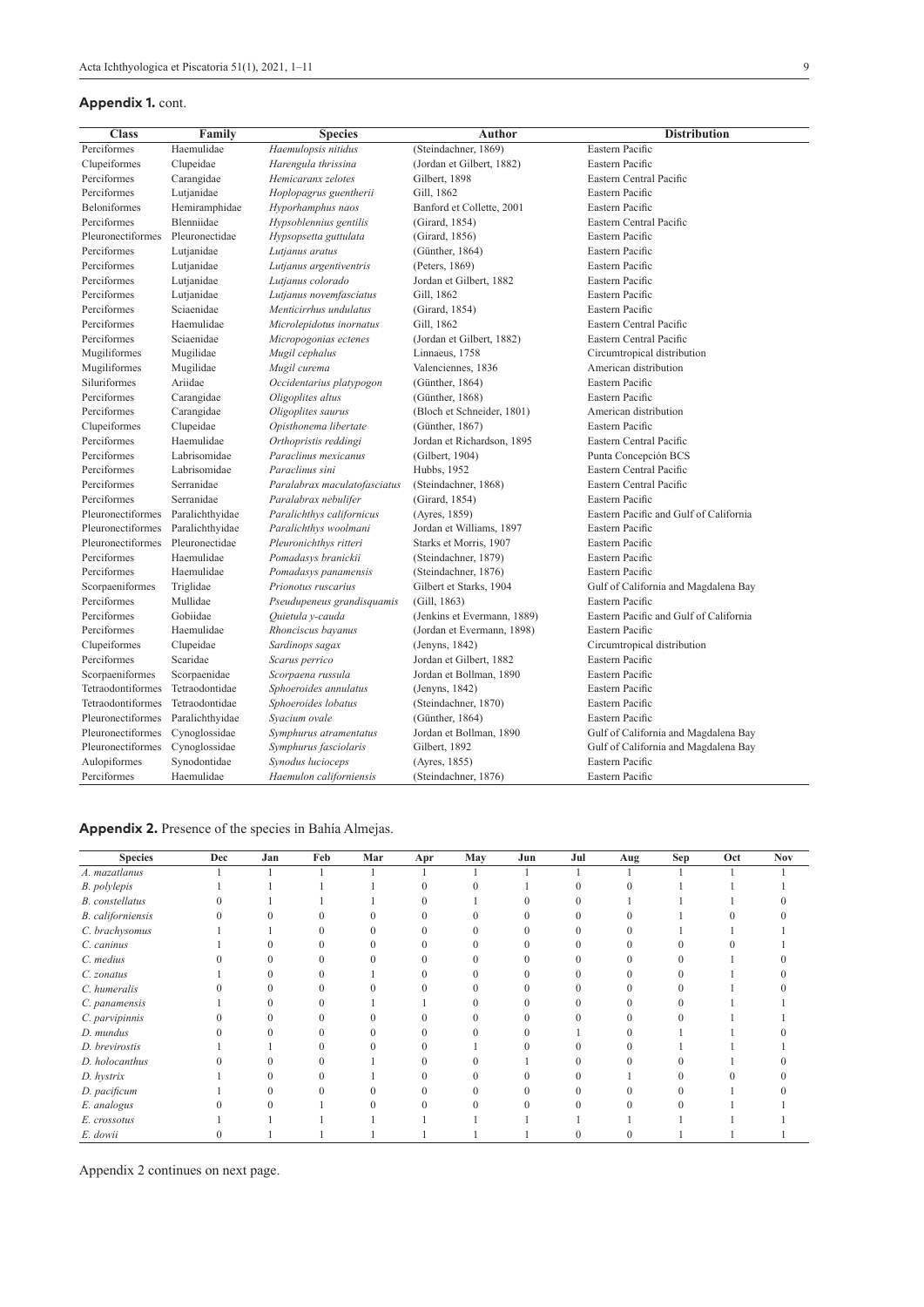### **Appendix 2.** cont.

| <b>Species</b>       | Dec          | Jan            | Feb              | Mar            | Apr            | May              | Jun          | Jul              | Aug          | Sep          | Oct          | <b>Nov</b>     |
|----------------------|--------------|----------------|------------------|----------------|----------------|------------------|--------------|------------------|--------------|--------------|--------------|----------------|
| E. gracilis          | $\mathbf{1}$ | $\mathbf{1}$   | $\overline{0}$   | $\overline{0}$ | $\theta$       | $\theta$         | $\mathbf{0}$ | $\mathbf{1}$     | 1            | $\mathbf{1}$ | $\mathbf{1}$ |                |
| E. axillaris         | $\mathbf{0}$ | $\mathbf{0}$   | $\mathbf{0}$     | 0              | $\mathbf{0}$   | $\boldsymbol{0}$ | $\mathbf{0}$ | $\mathbf{0}$     | $\mathbf{0}$ | $\mathbf{0}$ | $\mathbf{1}$ | 0              |
| F. commersonii       | $\mathbf{0}$ | $\theta$       | $\mathbf{0}$     | $\overline{0}$ | $\mathbf{0}$   | $\overline{0}$   | $\mathbf{0}$ | 1                | $\mathbf{0}$ | $\Omega$     | $\mathbf{0}$ | 0              |
| G. cinereus          | $\mathbf{0}$ | $\mathbf{0}$   | $\mathbf{0}$     | $\overline{0}$ | $\mathbf{0}$   | $\overline{0}$   | $\mathbf{0}$ | $\mathbf{0}$     | $\mathbf{0}$ | $\mathbf{0}$ |              |                |
| H. steindachneri     | $\mathbf{0}$ | $\theta$       | $\mathbf{0}$     | $\overline{0}$ | $\mathbf{0}$   | $\overline{0}$   |              | $\mathbf{0}$     | 1            | 1            | $\mathbf{0}$ |                |
| H. leuciscus         | 1            | $\theta$       | $\theta$         | $\overline{0}$ | 1              | 1                | 1            | $\mathbf{0}$     | $\theta$     | 1            | $\mathbf{0}$ |                |
| H. nitidus           | $\theta$     | $\theta$       | $\mathbf{0}$     | $\overline{0}$ | $\mathbf{0}$   | $\mathbf{0}$     | $\theta$     | $\mathbf{0}$     | $\mathbf{0}$ | 1            | $\mathbf{0}$ | 0              |
| H. guentherii        | $\mathbf{0}$ | $\theta$       | $\mathbf{0}$     | $\overline{0}$ | $\mathbf{0}$   | $\theta$         | $\theta$     | 1                | $\mathbf{0}$ | 1            | $\mathbf{0}$ |                |
| H. gentilis          | $\mathbf{0}$ | $\theta$       | $\mathbf{0}$     | $\overline{0}$ | $\mathbf{0}$   | $\Omega$         | 1            | 1                | 1            | $\Omega$     | $\mathbf{1}$ | 0              |
| H. guttulata         | $\theta$     | 1              | $\mathbf{0}$     | $\overline{0}$ | $\mathbf{0}$   | $\mathbf{0}$     | $\theta$     | $\mathbf{0}$     | $\mathbf{0}$ | $\Omega$     | $\mathbf{0}$ | 0              |
| L. aratus            | $\mathbf{0}$ | $\mathbf{0}$   | $\mathbf{0}$     | $\overline{0}$ | $\mathbf{0}$   | 1                | $\mathbf{0}$ | $\mathbf{0}$     | 1            | 1            | $\mathbf{0}$ | 0              |
| L. argentiventris    | 1            | 1              | $\boldsymbol{0}$ | $\overline{0}$ | $\mathbf{0}$   |                  | $\theta$     | 1                | $\mathbf{0}$ | 1            | $\mathbf{1}$ |                |
| L. colorado          | $\mathbf{0}$ | $\mathbf{0}$   | $\mathbf{0}$     | $\overline{0}$ | $\mathbf{0}$   | $\mathbf{0}$     | $\mathbf{0}$ | $\mathbf{0}$     | $\mathbf{0}$ | $\mathbf{0}$ |              | 0              |
| L. novemfasciatus    | $\mathbf{0}$ | $\overline{0}$ | $\mathbf{0}$     | $\overline{0}$ | $\mathbf{0}$   | $\theta$         | $\theta$     | $\overline{0}$   | $\mathbf{0}$ | $\mathbf{0}$ | 1            | $\overline{0}$ |
| M. undulatus         | $\mathbf{0}$ | $\mathbf{0}$   | $\mathbf{0}$     | $\overline{0}$ | $\mathbf{0}$   | $\mathbf{0}$     | $\mathbf{0}$ | $\mathbf{0}$     | 1            | $\mathbf{0}$ | $\mathbf{0}$ | 0              |
| M. inornatus         | $\mathbf{0}$ | $\theta$       | $\boldsymbol{0}$ | $\overline{0}$ | $\mathbf{0}$   | $\theta$         | $\mathbf{0}$ | $\boldsymbol{0}$ | $\mathbf{0}$ | 1            | $\mathbf{0}$ | 0              |
| M. ectenes           | $\theta$     | $\theta$       | $\mathbf{0}$     |                | $\mathbf{0}$   | $\Omega$         | -1           | $\mathbf{0}$     | $\theta$     | $\mathbf{0}$ | $\Omega$     | 0              |
| O. reddingi          |              | 1              | $\mathbf{0}$     |                | $\mathbf{0}$   | $\Omega$         | $\Omega$     | $\mathbf{0}$     | $\theta$     | 1            |              |                |
| O. platypogon        | $\theta$     | $\theta$       | $\theta$         | $\theta$       | $\mathbf{0}$   | $\Omega$         | 1            | $\mathbf{0}$     | $\theta$     | $\Omega$     | $\Omega$     |                |
| P. maculatofasciatus |              | 1              | 1                |                | 1              |                  | 1            | 1                |              | 1            |              |                |
| P. nebulifer         | $\mathbf{0}$ | 1              | $\mathbf{0}$     | $\theta$       | $\overline{0}$ | $\theta$         | $\theta$     | $\mathbf{0}$     | $\theta$     | $\Omega$     | $\Omega$     |                |
| P. californicus      | 1            | 1              | 1                | 1              | 1              | 1                | $\mathbf{1}$ | 1                | 1            | $\Omega$     |              |                |
| P. woolmani          | $\theta$     | $\theta$       | 1                | $\theta$       | $\overline{0}$ | $\theta$         | $\Omega$     | 1                | 1            | $\Omega$     |              |                |
| P. ritteri           | $\Omega$     | $\theta$       | $\mathbf{0}$     |                | $\mathbf{0}$   |                  | $\theta$     | $\mathbf{0}$     | $\theta$     | $\theta$     | $\Omega$     |                |
| P. panamensis        |              | $\mathbf{0}$   | $\mathbf{0}$     | $\overline{0}$ | $\overline{0}$ | $\mathbf{0}$     | $\theta$     | $\mathbf{0}$     | $\theta$     |              | $\Omega$     |                |
| P. ruscarius         | $\theta$     | 1              | $\theta$         | 1              | 1              |                  | $\mathbf{1}$ | $\mathbf{0}$     | $\theta$     | $\Omega$     |              |                |
| P. grandisquamis     |              | 1              | $\mathbf{0}$     | 1              | 1              | $\Omega$         | 1            | $\mathbf{0}$     | $\theta$     | $\Omega$     | $\mathbf{0}$ |                |
| R. bayanus           | $\mathbf{0}$ | 1              | $\mathbf{0}$     | $\theta$       | $\overline{0}$ | $\theta$         | $\theta$     | $\mathbf{0}$     | $\theta$     |              |              |                |
| S. perrico           | $\mathbf{0}$ | $\theta$       | $\mathbf{0}$     | $\theta$       | $\mathbf{0}$   | $\boldsymbol{0}$ |              | $\mathbf{0}$     | $\mathbf{0}$ | $\mathbf{0}$ | $\mathbf{0}$ |                |
| S. russula           |              | $\theta$       | $\mathbf{0}$     | $\theta$       | 1              | $\Omega$         | $\theta$     | $\mathbf{0}$     | $\mathbf{0}$ | 1            | $\Omega$     |                |
| S. annulatus         |              | 1              | 1                | 1              | 1              |                  |              | 1                | 1            | 1            |              |                |
| S. ovale             | $\theta$     | 1              | $\mathbf{0}$     | 1              | $\overline{0}$ | $\mathbf{0}$     | $\mathbf{0}$ | $\boldsymbol{0}$ | $\mathbf{0}$ | $\mathbf{0}$ |              | 0              |
| S. atramentatus      | $\mathbf{0}$ | $\theta$       | 1                | 1              | 1              | 1                | $\mathbf{1}$ | 1                | 1            | $\Omega$     | 1            | 0              |
| S. fasciolaris       | $\mathbf{0}$ | $\mathbf{0}$   | $\mathbf{0}$     | 0              | $\overline{0}$ | $\overline{0}$   | $\mathbf{1}$ | $\mathbf{0}$     | $\mathbf{0}$ | $\mathbf{0}$ | $\mathbf{0}$ | 0              |
| S. lucioceps         | $\mathbf{1}$ | 1              | 1                | $\mathbf{1}$   | $\mathbf{1}$   | $\mathbf{1}$     | $\mathbf{1}$ | 1                | $\theta$     | 1            | $\theta$     |                |

| Appendix 3. Presence of the species in Bahía de La Paz. |  |  |  |  |  |  |
|---------------------------------------------------------|--|--|--|--|--|--|
|---------------------------------------------------------|--|--|--|--|--|--|

| <b>Species</b>   | Dec          | Jan            | Feb              | Mar          | Apr      | May              | Jun          | Jul          | Aug      | <b>Sep</b>   | Oct          | <b>Nov</b> |
|------------------|--------------|----------------|------------------|--------------|----------|------------------|--------------|--------------|----------|--------------|--------------|------------|
| A. mazatlanus    | $\mathbf{0}$ | $\mathbf{0}$   | $\mathbf{1}$     | $\Omega$     | $\theta$ | $\Omega$         | $\Omega$     |              | $\theta$ | $\Omega$     |              | $\Omega$   |
| A. thazard       | $\Omega$     | $\theta$       | $\theta$         | $\theta$     | $\theta$ | 0                |              | $\theta$     | $\Omega$ | O            | $\Omega$     |            |
| C. zonatus       | 0            | $\Omega$       | $\Omega$         | $\Omega$     | $\theta$ | U                |              | $\Omega$     |          | U            | 0            |            |
| C. gilberti      | 0            | $\theta$       | 0                |              | $\theta$ | 0                |              | $\theta$     |          |              |              |            |
| C. platophrys    | 0            | $\theta$       | $\mathbf{0}$     | $\Omega$     | $\theta$ |                  |              | $\mathbf{0}$ |          |              |              |            |
| C. mangicola     | $\cup$       | $\Omega$       | $\Omega$         |              | $\Omega$ |                  |              | $\Omega$     |          |              |              |            |
| C. sagittula     | 0            | $\Omega$       |                  |              |          |                  |              | $\theta$     |          |              |              |            |
| C. stolzmanni    | 0            | $\theta$       | $\theta$         |              | $\theta$ |                  |              | $\theta$     |          |              |              |            |
| C. xanthulus     | 0            | $\theta$       | $\Omega$         |              | $\theta$ |                  |              | $\Omega$     |          |              |              |            |
| D. brevirostis   |              |                | $\theta$         |              |          |                  |              |              |          |              |              |            |
| D. hystrix       |              | $\Omega$       | $\Omega$         |              |          |                  |              | $\theta$     |          |              |              |            |
| E. affinis       |              | $\Omega$       |                  |              | 0        |                  |              | $\Omega$     |          |              |              |            |
| E. crossotus     |              | $\theta$       |                  |              |          |                  |              | $\theta$     |          |              |              |            |
| E. currani       |              |                |                  |              |          |                  |              |              |          |              |              |            |
| E. dowii         |              |                |                  |              |          |                  |              |              |          |              |              |            |
| E. entomelas     |              |                |                  |              |          |                  |              |              |          |              |              |            |
| E. gracilis      |              | 0              | 0                |              |          |                  |              |              |          |              |              |            |
| E. lineatus      |              | $\Omega$       | 0                | 0            | $\theta$ |                  |              | $\Omega$     |          |              |              |            |
| E. asper         |              | $\theta$       | $\Omega$         | $\Omega$     | $\theta$ |                  |              | $\Omega$     |          |              |              |            |
| F. commersonii   | $\cup$       | $\theta$       | $\Omega$         | $\theta$     | $\theta$ |                  |              |              |          |              | 0            |            |
| G. cinereus      | 0            | $\theta$       | $\theta$         | $\Omega$     | $\theta$ |                  |              | $\theta$     |          |              | U            |            |
| H. sexfasciatum  |              | $\theta$       | $\Omega$         | 0            | $\theta$ |                  |              | $\Omega$     |          |              | 0            |            |
| H. steindachneri | $\theta$     | 0              | 0                | 0            | 0        |                  |              | $\Omega$     |          |              |              |            |
| H. elongatus     |              | $\theta$       | $\Omega$         | $\Omega$     | $\theta$ |                  |              | $\theta$     |          |              |              |            |
| H. leuciscus     | 0            | $\theta$       | $\Omega$         | 0            | $\theta$ | U                |              | $\theta$     |          |              | 0            |            |
| H. thrissina     | 0            | $\Omega$       | $\Omega$         | 0            | $\theta$ | $\left( \right)$ |              | $\theta$     |          |              | 0            |            |
| H. zelotes       |              | $\theta$       | $\theta$         | 0            | $\theta$ |                  |              | $\theta$     |          |              |              |            |
| H. guentherii    |              | 0              | 0                | $\Omega$     |          | U                |              | $\Omega$     |          |              |              |            |
| H. naos          |              | 0              |                  |              | 0        |                  |              |              |          |              |              |            |
| H. gentilis      | $\mathbf{0}$ | $\overline{0}$ | $\boldsymbol{0}$ | $\mathbf{0}$ |          | 0                | $\mathbf{0}$ | $\mathbf{0}$ |          | $\mathbf{0}$ | $\mathbf{0}$ | $\theta$   |

Appendix 3 continues on next page.